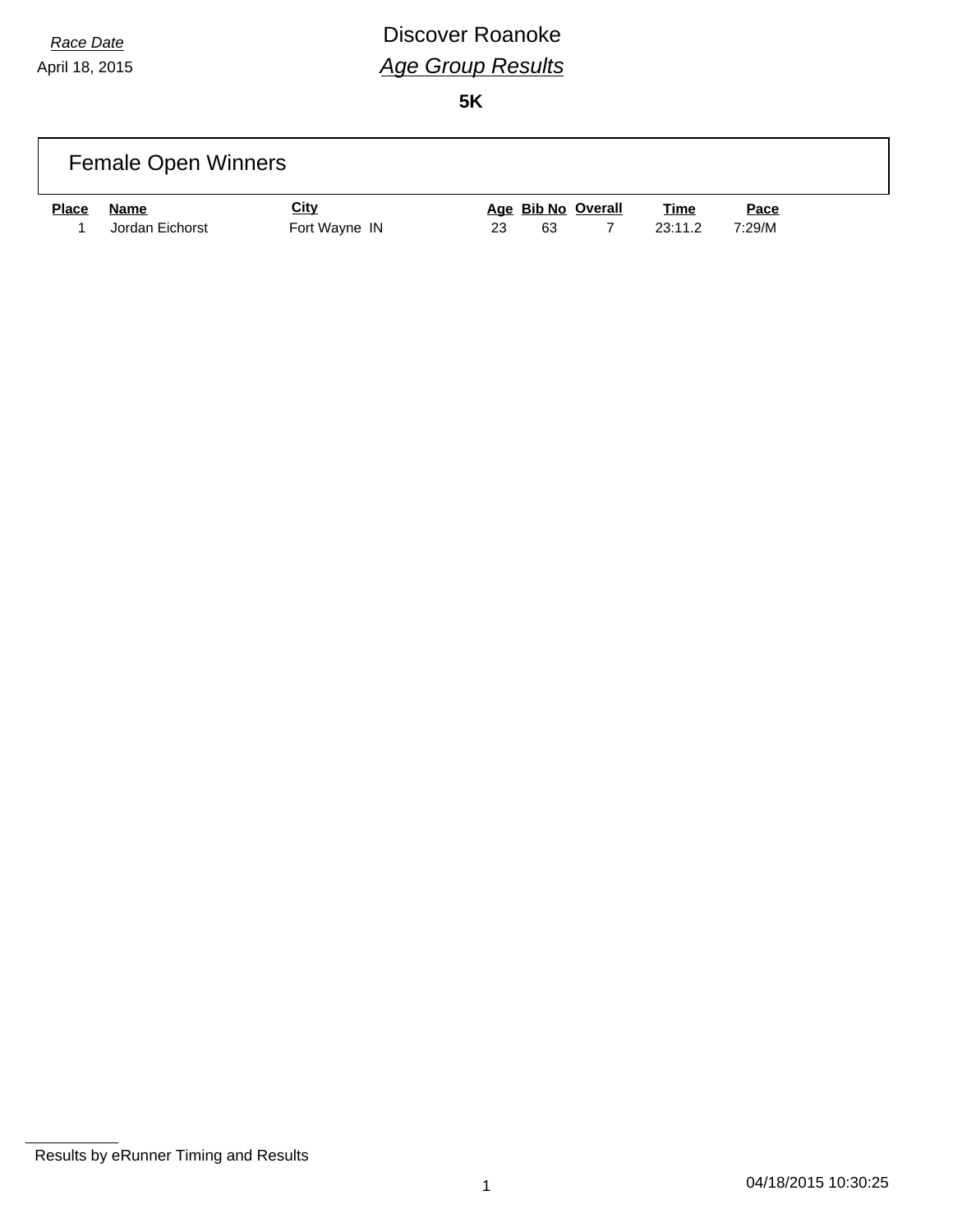**5K**

|              | Female 19 and Under   |               |    |     |                    |         |         |  |
|--------------|-----------------------|---------------|----|-----|--------------------|---------|---------|--|
| <b>Place</b> | <b>Name</b>           | <b>City</b>   |    |     | Age Bib No Overall | Time    | Pace    |  |
|              | Kaylee Fraundfelder   | Fort Wayne IN | 11 | 73  | 17                 | 26:14.3 | 8:28/M  |  |
| 2            | <b>HEIDI WARNER</b>   | ROANOKE IN    | 11 | 203 | 30                 | 27:41.7 | 8:56/M  |  |
| 3            | Martha Kiningham      | Roanoke IN    | 17 | 111 | 68                 | 32:19.9 | 10:25/M |  |
| 4            | Hanah Dubois          | Huntington IN | 9  | 57  | 69                 | 32:19.9 | 10:25/M |  |
| 5            | Brianna Rider         | Fort Wayne IN | 18 | 160 | 116                | 41:27.1 | 13:22/M |  |
| 6            | <b>ELLA STUFF</b>     | Fort Wayne IN | 6  | 188 | 135                | 47:01.8 | 15:10/M |  |
| 7            | Illiana Cotton        | Fort Wayne IN | 12 | 42  | 144                | 48:59.7 | 15:48/M |  |
| 8            | <b>Fabiana Cotton</b> | Fort Wayne IN | 15 | 41  | 152                | 53:15.9 | 17:11/M |  |

### Female 20 to 35

| Place          | Name                       | <b>City</b>             |    | Age Bib No Overall |     | Time    | Pace    |
|----------------|----------------------------|-------------------------|----|--------------------|-----|---------|---------|
| 1              | SAMANTHA CHAPMAN           | <b>INDIANAPOLIS IN</b>  | 24 | 34                 | 9   | 24:33.9 | 7:55/M  |
| $\overline{c}$ | <b>COURTNEY ADAMS</b>      | MUNCIE IN               | 25 | 1                  | 14  | 25:16.2 | 8:09/M  |
| 3              | Nicole Richardson          | Fort Wayne IN           | 23 | 159                | 15  | 25:44.5 | 8:18/M  |
| 4              | Erica Shugart              | Clawson MI              | 26 | 263                | 16  | 26:04.6 | 8:25/M  |
| 5              | <b>Justine Kaiser</b>      | Huntington IN           | 25 | 108                | 24  | 27:12.4 | 8:46/M  |
| 6              | Stephanie Breeding         | Roanoke IN              | 32 | 251                | 26  | 27:21.8 | 8:49/M  |
| $\overline{7}$ | <b>Tosha Gearhart</b>      | Huntington IN           | 34 | 83                 | 29  | 27:27.5 | 8:51/M  |
| 8              | Jill Winter                | Huntington IN           | 29 | 212                | 32  | 27:46.7 | 8:57/M  |
| 9              | Lisa Campbell              | Huntington IN           | 32 | 224                | 33  | 27:50.5 | 8:59/M  |
| 10             | <b>ROXANN GROGG</b>        | <b>COLUMBIA CITY IN</b> | 34 | 86                 | 35  | 28:11.8 | 9:05/M  |
| 11             | <b>Chelsey Wiley</b>       | Roanoke IN              | 26 | 219                | 42  | 29:48.4 | 9:37/M  |
| 12             | <b>Crystal Jencks</b>      | Fort Wayne IN           | 35 | 239                | 53  | 30:47.5 | 9:56/M  |
| 13             | MICHELLA LEAS              | PONETO IN               | 33 | 221                | 55  | 31:00.5 | 10:00/M |
| 14             | <b>Jessica Cuttriss</b>    | Roanoke IN              | 34 | 45                 | 63  | 31:46.9 | 10:15/M |
| 15             | Bethany Zezula             | Markle IN               | 33 | 217                | 65  | 31:53.8 | 10:17/M |
| 16             | Amber Sroufe               | Columbia city IN        | 30 | 184                | 66  | 32:10.4 | 10:23/M |
| 17             | Connie Fogwell             | Fort Wayne IN           | 32 | 68                 | 74  | 32:47.3 | 10:35/M |
| 18             | <b>CASSIE ETTER</b>        | ANDREWS IN              | 28 | 65                 | 77  | 34:02.1 | 10:59/M |
| 19             | Jessica Sims               | Columbia City IN        | 26 | 178                | 79  | 34:06.8 | 11:00/M |
| 20             | Jennifer Juergens          | Roanoke IN              | 26 | 276                | 83  | 34:47.7 | 11:13/M |
| 21             | Lindsay Hittler            | Huntington IN           | 27 | 92                 | 84  | 34:48.7 | 11:14/M |
| 22             | <b>Breanne Hoffman</b>     | Roanoke IN              | 25 | 93                 | 85  | 34:49.1 | 11:14/M |
| 23             | Danielle White             | <b>FORT WAYNE IN</b>    | 29 | 205                | 86  | 34:51.3 | 11:15/M |
| 24             | Alicia Johnson             | Roanoke IN              | 33 | 102                | 94  | 37:38.6 | 12:08/M |
| 25             | Kendra Huftel              | Fort Wayne IN           | 33 | 98                 | 107 | 39:51.4 | 12:51/M |
| 26             | Janelle Lopez              | Fort Wayne IN           | 21 | 125                | 109 | 39:58.3 | 12:54/M |
| 27             | <b>Bridgette Burbrinic</b> | Fort Wayne IN           | 25 | 257                | 118 | 42:26.7 | 13:41/M |
| 28             | <b>KRYSTAL BOXELL</b>      | <b>WARREN IN</b>        | 28 | 223                | 122 | 44:05.8 | 14:13/M |
| 29             | Juliana Bolenbaugh         | Scott OH                | 35 | 222                | 126 | 44:14.8 | 14:16/M |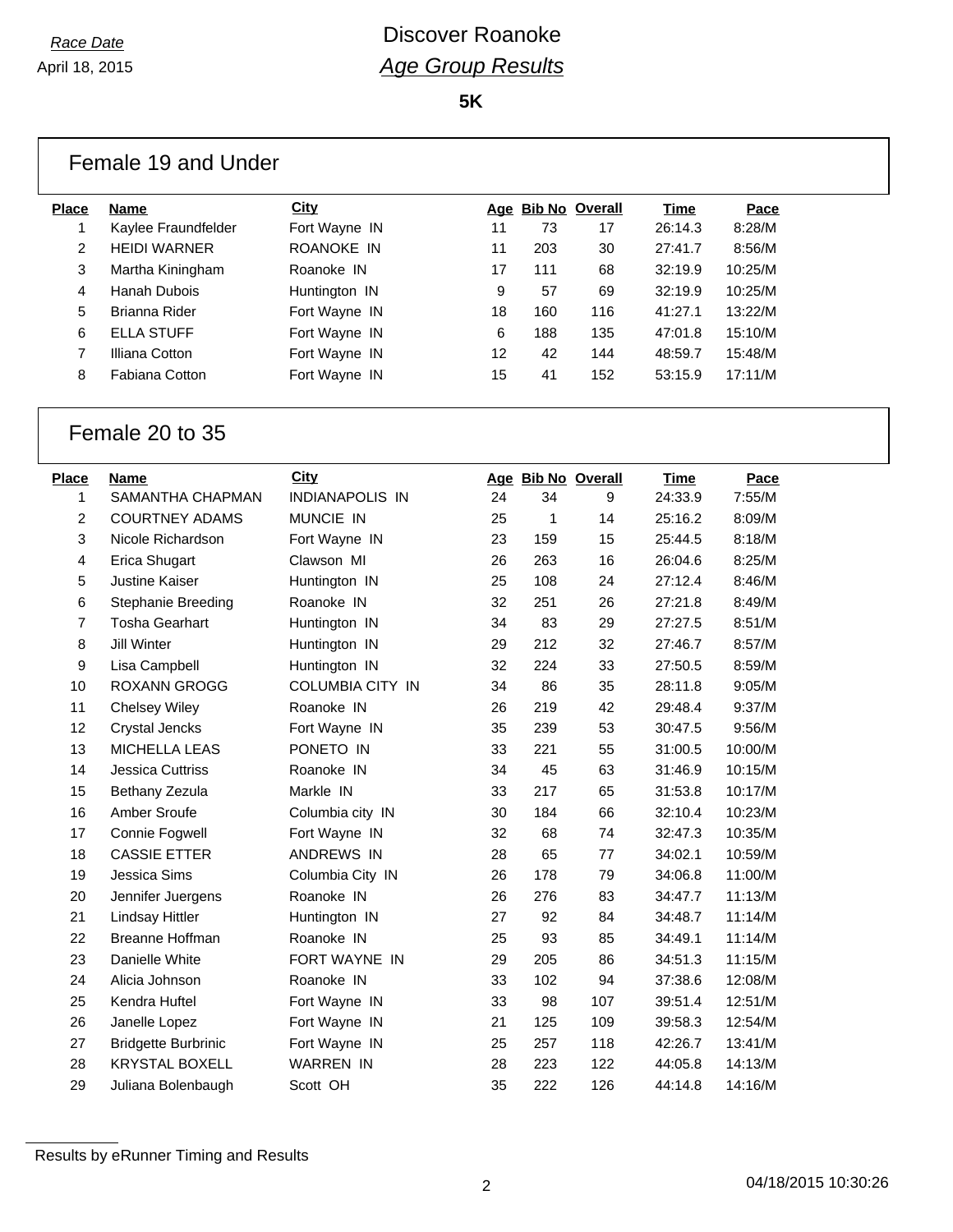## *Race Date* **Discover Roanoke** *Age Group Results*

**5K**

|              | Female 20 to 35                |                             |          |            |                    |                    |                    |  |
|--------------|--------------------------------|-----------------------------|----------|------------|--------------------|--------------------|--------------------|--|
| <b>Place</b> | <b>Name</b>                    | <b>City</b>                 |          |            | Age Bib No Overall | <b>Time</b>        | Pace               |  |
| 30           | Elizabeth Albany               | Fort Wayne IN               | 33       | 2          | 137                | 47:10.2            | 15:13/M            |  |
| 31           | Olivia Treu                    | Grimes IA                   | 21       | 197        | 138                | 47:16.6            | 15:15/M            |  |
| 32           | Anna O'Dell                    | Columbia City IN            | 22       | 150        | 139                | 47:16.8            | 15:15/M            |  |
| 33           | <b>Kasey Swihart</b>           | Fort Wayne IN               | 24       | 194        | 141                | 48:55.4            | 15:47/M            |  |
|              | Female 36 to 49                |                             |          |            |                    |                    |                    |  |
| <b>Place</b> | Name                           | <b>City</b>                 |          |            | Age Bib No Overall | <b>Time</b>        | Pace               |  |
| 1            | <b>Cortney Miller</b>          | Huntington IN               | 38       | 139        | 18                 | 26:16.0            | 8:28/M             |  |
| 2            | Sarina Schroeder               | Fort Wayne IN               | 36       | 173        | 21                 | 26:51.8            | 8:40/M             |  |
| 3            | <b>ANN KLINE</b>               | FORT WAYNE IN               | 36       | 114        | 37                 | 29:09.6            | 9:24/M             |  |
| 4            | <b>Carrie Rice</b>             | Roanoke IN                  | 46       | 158        | 38                 | 29:21.1            | 9:28/M             |  |
| 5            | Abby DuBois                    | Huntington IN               | 36       | 56         | 40                 | 29:47.2            | 9:36/M             |  |
| 6            | Kelli Wilcoxson                | Roanoke IN                  | 36       | 208        | 43                 | 29:53.7            | 9:38/M             |  |
| 7            | <b>CANDY FOSTER</b>            | ROANOKE IN                  | 41       | 69         | 46                 | 30:02.7            | 9:41/M             |  |
| 8            | <b>GAYLE MELCHER</b>           | ROANOKE IN                  | 42       | 136        | 48                 | 30:21.0            | 9:47/M             |  |
| 9            | <b>Mary Halter</b>             | Fort Wayne IN               | 37       | 89         | 49                 | 30:22.1            | 9:48/M             |  |
| 10           | kristi Szobody                 | fort wayne IN               | 38       | 195        | 50                 | 30:24.2            | 9:48/M             |  |
| 11           | Shelli Goetz                   | Huntington IN               | 42       | 85         | 57                 | 31:06.4            | 10:02/M            |  |
| 12           | <b>Cindy Allred</b>            | Huntington IN               | 48       | 3          | 64                 | 31:47.3            | 10:15/M            |  |
| 13           | <b>Teresa Shelley</b>          | Warren IN                   | 41       | 176        | 67                 | 32:16.0            | 10:25/M            |  |
| 14           | Cynthia Korbeck-Black          | Roanoke IN                  | 42       | 116        | 78                 | 34:04.3            | 10:59/M            |  |
| 15           | <b>Charity Porter</b>          | Fort Wayne IN               | 43       | 273        | 80                 | 34:10.9            | 11:01/M            |  |
| 16           | Julie Fraze                    | Uniondale IN                | 44       | 75         | 81                 | 34:23.0            | 11:05/M            |  |
| 17           | patricia becker                | warren IN                   | 37       | 10         | 88                 | 35:18.9            | 11:23/M            |  |
| 18           | <b>Stacey Stanton</b>          | Roanoke IN                  | 39       | 185        | 89                 | 35:53.0            | 11:35/M            |  |
| 19           | Donna Coble                    | Fort Wayne IN               | 46       | 36         | 91                 | 36:13.1            | 11:41/M            |  |
| 20           | Heather Rosbrugh               | Woodburn IN                 | 38       | 163        | 93                 | 37:28.7            | 12:05/M            |  |
| 21           | <b>Mariam Schmitz</b>          | Fort Wayne IN               | 41       | 171        | 97                 | 38:47.7            | 12:31/M            |  |
| 22           | Jacque Jansing                 | Fort Wayne IN               | 37       | 101        | 103                | 39:34.2            | 12:46/M            |  |
| 23           | Holly Fraundfelder             | Fort Wayne IN               | 36       | 72         | 108                | 39:51.4            | 12:51/M            |  |
| 24           | MIRIAM MORTEMORE               | <b>BLUFFTON IN</b>          | 42       | 144        | 112                | 40:23.8            | 13:02/M            |  |
| 25           | <b>TAMMY BALLER</b>            | UNIONDALE IN                | 43       | 8          | 119                | 42:27.4            | 13:42/M            |  |
| 26           | AMY LANDRUM                    | HUNTINGTON IN               | 48       | 118        | 123                | 44:06.3            | 14:14/M            |  |
| 27           | ANGIE SANDS                    | <b>MARION IN</b>            | 36       | 168        | 124                | 44:06.3            | 14:14/M            |  |
| 28           | Angelina Bayoneta              | Fort Wayne IN               | 41       | 9          | 127                | 44:14.9            | 14:16/M            |  |
| 29           |                                |                             | 42       | 20         | 129                | 44:19.7            | 14:18/M            |  |
| 30           |                                |                             |          |            |                    |                    |                    |  |
|              | Kim Browning                   | Fort Wayne IN               |          |            |                    |                    |                    |  |
|              | Jennifer Stuff                 | Fort Wayne IN               | 37       | 189        | 136                | 47:02.0            | 15:10/M            |  |
| 31<br>32     | Rebecca Lock<br>Veronica Lopez | Roanoke IN<br>Fort Wayne IN | 40<br>44 | 225<br>220 | 140<br>142         | 47:17.5<br>48:58.6 | 15:15/M<br>15:48/M |  |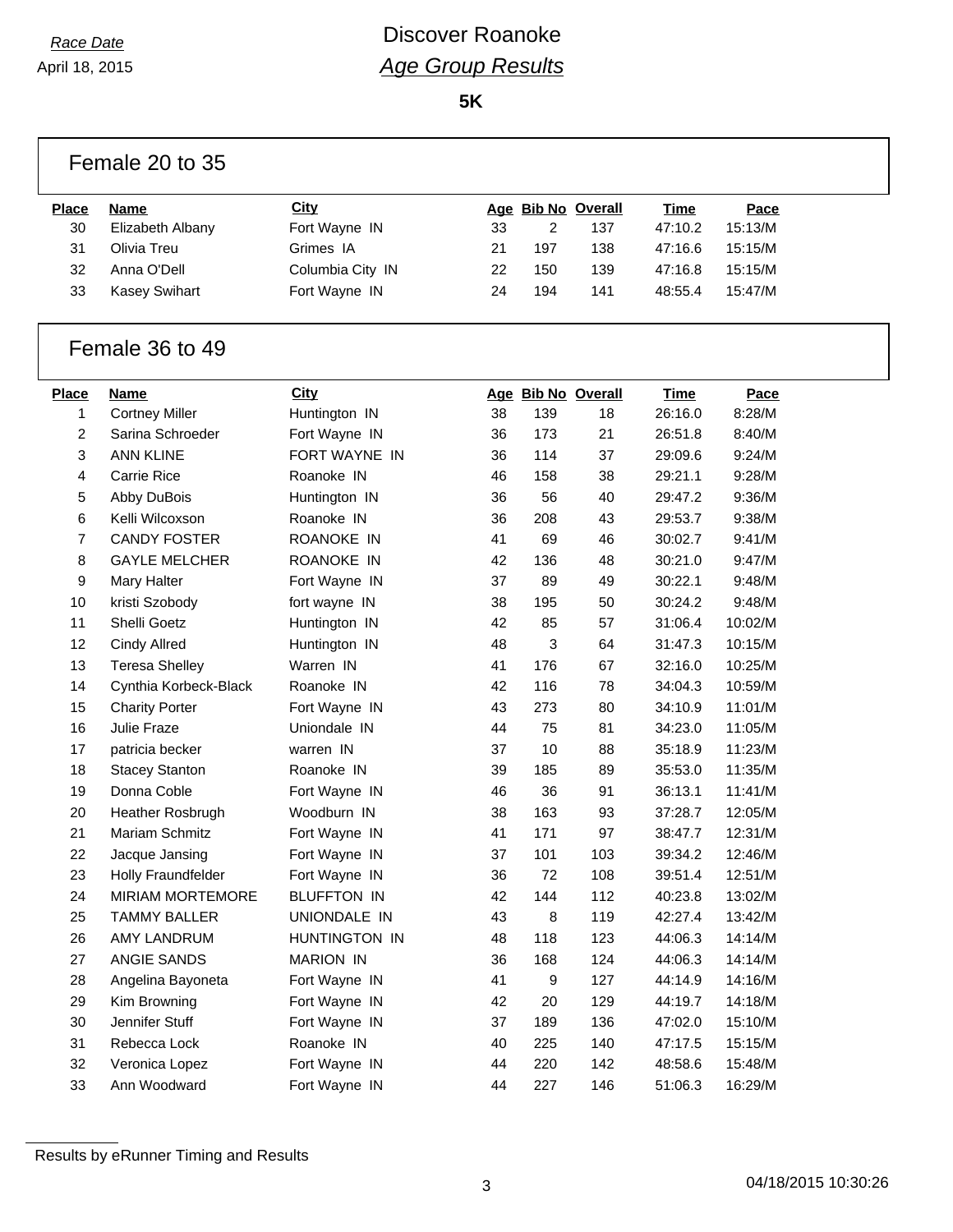**5K**

|                 | Female 50 to 64           |               |            |                       |     |             |         |
|-----------------|---------------------------|---------------|------------|-----------------------|-----|-------------|---------|
| <b>Place</b>    | <b>Name</b>               | <b>City</b>   | <u>Age</u> | <b>Bib No Overall</b> |     | <u>Time</u> | Pace    |
| 1               | <b>Christine Hutchins</b> | Fort Wayne IN | 52         | 100                   | 34  | 27:59.4     | 9:02/M  |
| 2               | <b>Brenda Stoffel</b>     | Roanoke IN    | 51         | 186                   | 58  | 31:26.4     | 10:08/M |
| 3               | Lynette Mankey            | Fort Wayne IN | 54         | 131                   | 59  | 31:36.7     | 10:12/M |
| 4               | <b>SUE SUNDERMAN</b>      | HUNTINGTON IN | 53         | 191                   | 87  | 35:13.7     | 11:22/M |
| 5               | Lynn Pinkerton            | Warren IN     | 57         | 154                   | 92  | 37:16.7     | 12:01/M |
| 6               | Joni Wyatt                | Roanoke IN    | 61         | 216                   | 96  | 38:23.6     | 12:23/M |
| $\overline{7}$  | <b>JODY SCHROEDER</b>     | ANDREWS IN    | 54         | 172                   | 98  | 38:55.4     | 12:33/M |
| 8               | Cathy Busse               | Fort Wayne IN | 52         | 27                    | 102 | 39:18.9     | 12:41/M |
| 9               | Joan Fisher               | Fort Wayne IN | 51         | 66                    | 104 | 39:39.0     | 12:47/M |
| 10              | <b>CAROL WINTERS</b>      | FORT WAYNE IN | 52         | 213                   | 105 | 39:40.1     | 12:48/M |
| 11              | Diane Little              | Fort Wayne IN | 57         | 123                   | 111 | 39:59.5     | 12:54/M |
| 12 <sup>2</sup> | Mary Koher                | Fort Wayne IN | 56         | 115                   | 117 | 42:26.7     | 13:41/M |
| 13              | Linda Keenan              | Huntington IN | 54         | 265                   | 120 | 43:22.9     | 13:59/M |
| 14              | Lageena Rowland           | Fort Wayne IN | 54         | 272                   | 147 | 51:43.8     | 16:41/M |
| 15              | <b>SUSAN MILLER</b>       | HUNTINGTON IN | 59         | 141                   | 148 | 51:43.9     | 16:41/M |

#### Female 65 and over

| <b>Place</b> | <b>Name</b>           | City          |    | Age Bib No Overall |     | Time      | Pace    |
|--------------|-----------------------|---------------|----|--------------------|-----|-----------|---------|
|              | Mary Burke            | Huntington IN | 67 | 232                | 121 | 43:23.0   | 14:00/M |
|              | Lynn Lepola           | Fort Wayne IN | 67 | 121                | 130 | 44:33.4   | 14:22/M |
|              | <b>GEMMA SICKAFUS</b> | UNIONDALE IN  | 66 | 177                | 131 | 45:33.4   | 14:42/M |
|              | Ann Woodward          | Fort Wayne IN | 74 | 231                | 153 | 1:04:45.1 | 20:53/M |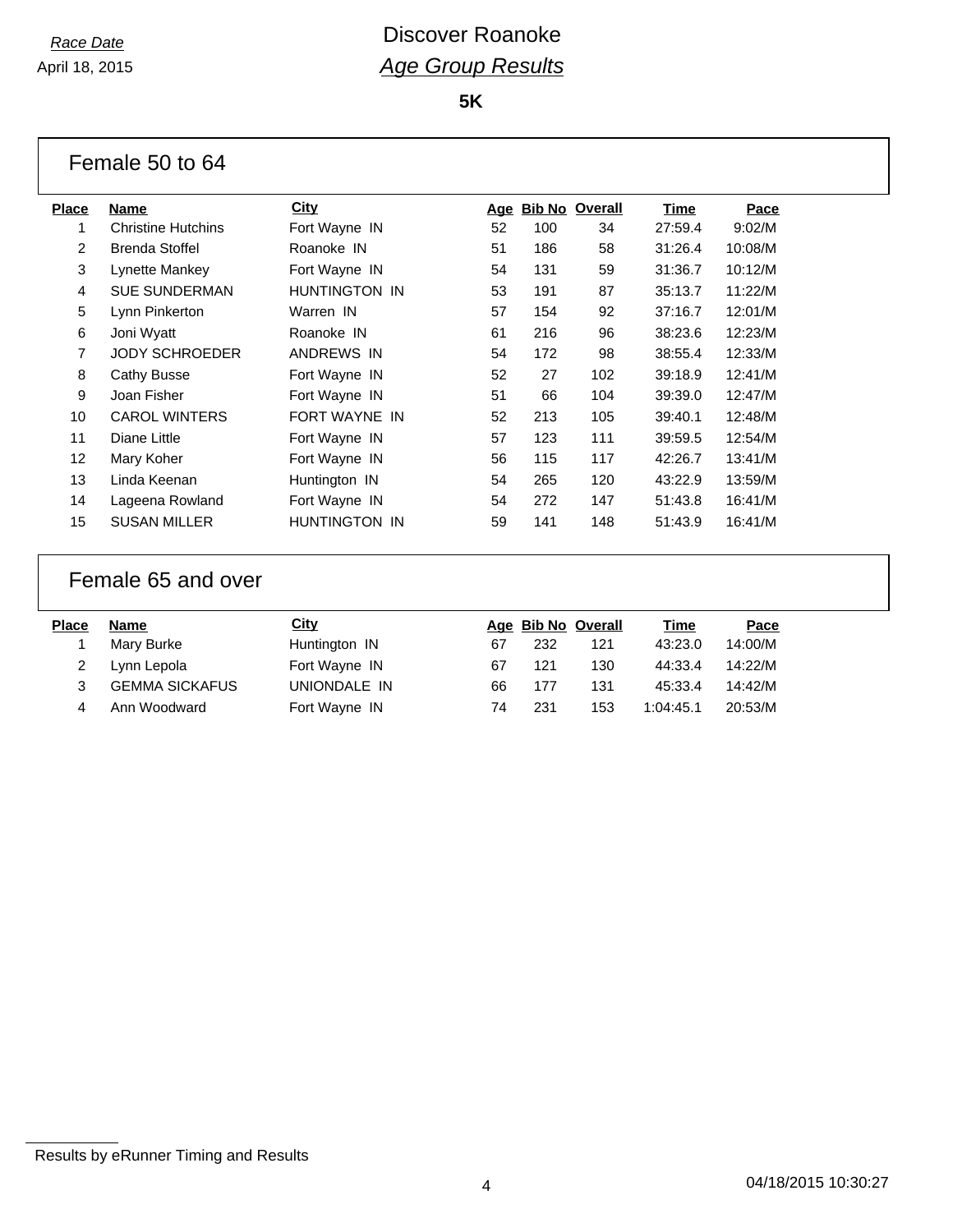# *Race Date* **Discover Roanoke** *Age Group Results*

|              | Male Open Winners |             |    |     |                    |             |        |  |
|--------------|-------------------|-------------|----|-----|--------------------|-------------|--------|--|
| <b>Place</b> | Name              | <u>City</u> |    |     | Age Bib No Overall | <u>Time</u> | Pace   |  |
|              | Alex Wiedenhoeft  | Roanoke IN  | 15 | 207 |                    | 20:34.8     | 6:38/M |  |

Results by eRunner Timing and Results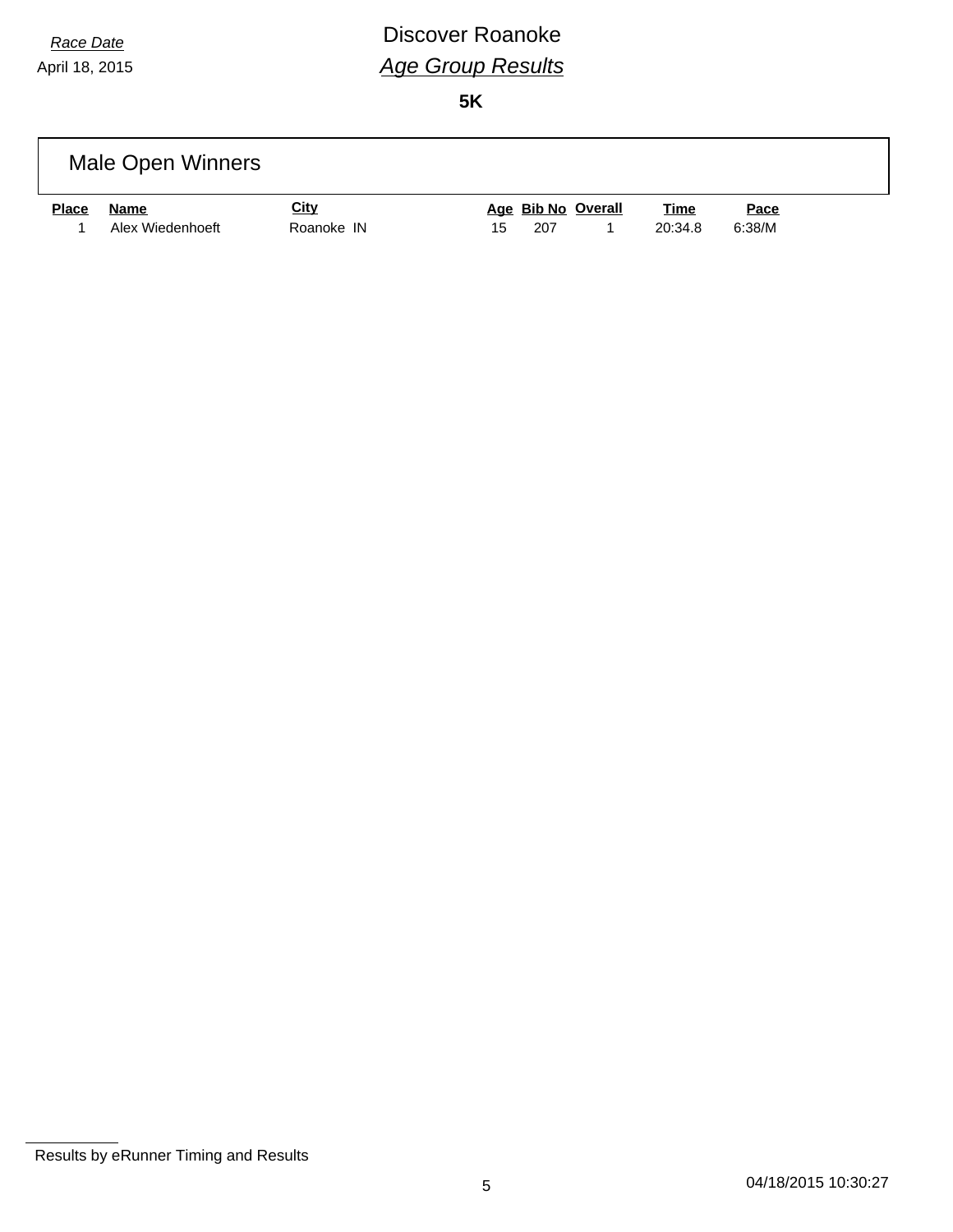**5K**

|              | Male 19 and Under        |               |    |     |                    |         |         |
|--------------|--------------------------|---------------|----|-----|--------------------|---------|---------|
| <b>Place</b> | <b>Name</b>              | <b>City</b>   |    |     | Age Bib No Overall | Time    | Pace    |
|              | <b>Trentin Worsham</b>   | Huntington IN | 15 | 275 | 4                  | 22:20.4 | 7:12/M  |
| 2            | <b>JACOB FOSTER</b>      | ROANOKE IN    | 15 | 70  | 5                  | 22:22.6 | 7:13/M  |
| 3            | Caleb Smith              | Huntington IN | 15 | 235 | 8                  | 23:38.0 | 7:37/M  |
| 4            | <b>Chandler Hutchins</b> | Fort Wayne IN | 14 | 99  | 27                 | 27:23.4 | 8:50/M  |
| 5            | Jacob Lock               | Roanoke IN    | 14 | 226 | 60                 | 31:37.7 | 10:12/M |
| 6            | <b>CONNOR STUFF</b>      | Fort Wayne IN | 12 | 187 | 134                | 47:00.0 | 15:10/M |
|              | Charlie Lang             | Fort Wayne IN | 6  | 228 | 145                | 51:00.7 | 16:27/M |

#### Male 20 to 35

| Place          | Name                 | <b>City</b>      | Age | <b>Bib No Overall</b> |     | Time    | Pace    |
|----------------|----------------------|------------------|-----|-----------------------|-----|---------|---------|
|                | Adam Papp            | Ann Arbor MI     | 26  | 151                   | 2   | 21:06.2 | 6:48/M  |
| $\overline{2}$ | kyle Miron           | Roanoke IN       | 30  | 271                   | 3   | 21:14.0 | 6:51/M  |
| 3              | Jason Wolfgang       | Mc Cordsville IN | 34  | 258                   | 6   | 22:34.8 | 7:17/M  |
| 4              | Jordan Reynolds      | Fort Wayne IN    | 27  | 237                   | 12  | 25:12.6 | 8:08/M  |
| 5              | Josh Lopez           | Fort Wayne IN    | 26  | 126                   | 13  | 25:15.3 | 8:09/M  |
| 6              | <b>Matt White</b>    | Fort Wayne IN    | 29  | 206                   | 19  | 26:23.2 | 8:31/M  |
| 7              | Joe Cook             | Clawson MI       | 24  | 264                   | 20  | 26:33.7 | 8:34/M  |
| 8              | <b>CHRIS LEAS</b>    | PONETO IN        | 34  | 119                   | 22  | 27:01.3 | 8:43/M  |
| 9              | Ray Miron            |                  | 29  | 270                   | 25  | 27:20.7 | 8:49/M  |
| 10             | <b>TONY HERBER</b>   | HUNTINGTON IN    | 29  | 91                    | 31  | 27:45.1 | 8:57/M  |
| 11             | Mark Wiley           | Roanoke IN       | 26  | 210                   | 41  | 29:48.4 | 9:37/M  |
| 12             | Yanni Stavretis      | Fort Wayne IN    | 22  | 274                   | 45  | 30:00.4 | 9:41/M  |
| 13             | <b>Charlie Fritz</b> | Fort Wayne IN    | 28  | 77                    | 71  | 32:38.4 | 10:32/M |
| 14             | <b>Brent Davis</b>   | Fort Wayne IN    | 32  | 49                    | 75  | 32:52.8 | 10:36/M |
| 15             | Patrick Moreau       | Fort Wayne IN    | 23  | 248                   | 110 | 39:58.4 | 12:54/M |
|                |                      |                  |     |                       |     |         |         |

### Male 36 to 49

| Place | <b>Name</b>           | City                 | Age | <b>Bib No Overall</b> |    | Time    | Pace    |
|-------|-----------------------|----------------------|-----|-----------------------|----|---------|---------|
|       | Reggie Cretsinger     | Churubusco IN        | 45  | 236                   | 10 | 24:55.0 | 8:02/M  |
| 2     | Aaron Campbell        | Huntington IN        | 37  | 30                    | 23 | 27:10.9 | 8:46/M  |
| 3     | Randy Fraundfelder    | Fort Wayne IN        | 41  | 74                    | 39 | 29:40.5 | 9:34/M  |
| 4     | Rob Neher             | Roanoke IN           | 49  | 146                   | 44 | 29:56.1 | 9:39/M  |
| 5     | <b>STEVE RENZI</b>    | <b>HUNTINGTON IN</b> | 45  | 157                   | 47 | 30:07.5 | 9:43/M  |
| 6     | Keith Jencks          | Fort Wayne IN        | 40  | 240                   | 54 | 30:47.8 | 9:56/M  |
| 7     | <b>Matthew Sutter</b> | fort wayne IN        | 47  | 192                   | 61 | 31:37.9 | 10:12/M |
| 8     | Jason Duncan          | Fort Wayne IN        | 40  | 58                    | 72 | 32:38.7 | 10:32/M |
| 9     | <b>Andy Cattell</b>   | Fort Wayne IN        | 37  | 33                    | 73 | 32:39.0 | 10:32/M |
| 10    | <b>Brad Roller</b>    | Fort Wayne IN        | 37  | 162                   | 82 | 34:23.6 | 11:05/M |
|       |                       |                      |     |                       |    |         |         |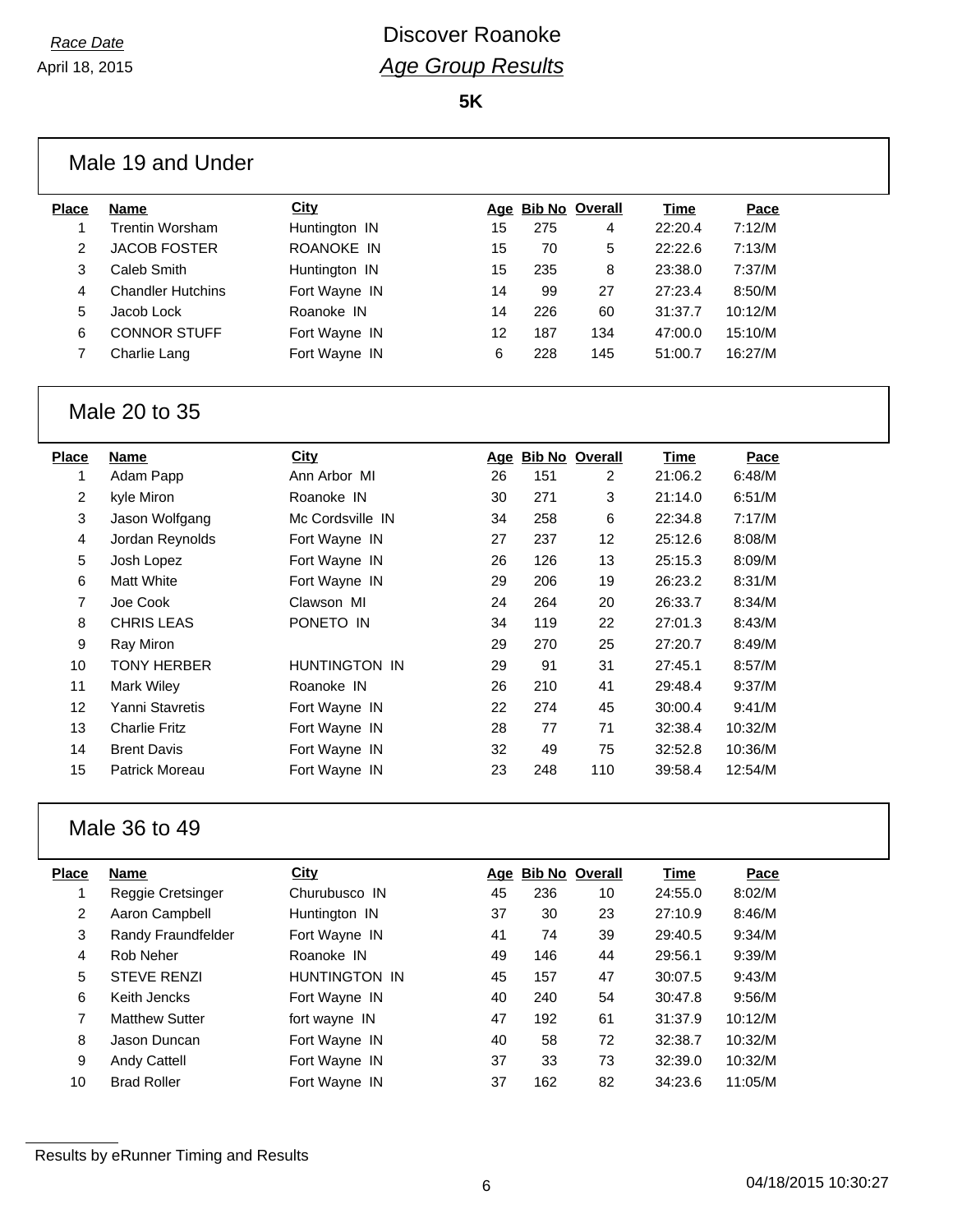**5K**

| Place | Name                  | <b>City</b>   |    |     | Age Bib No Overall | Time    | Pace    |
|-------|-----------------------|---------------|----|-----|--------------------|---------|---------|
| 11    | Dave Hord             | Fort Wayne IN | 42 | 94  | 90                 | 36:01.1 | 11:37/M |
| 12    | <b>THOMAS STUFF</b>   | Fort Wayne IN | 42 | 190 | 95                 | 38:18.0 | 12:21/M |
| 13    | ROB SHEETS            | FORT WAYNE IN | 43 | 175 | 100                | 39:15.9 | 12:40/M |
| 14    | Lynn McCroskey        | fort wayne IN | 44 | 135 | 101                | 39:15.9 | 12:40/M |
| 15    | matt rider            | fort wayne IN | 41 | 161 | 115                | 41:24.0 | 13:21/M |
| 16    | Ross Wood             | Fort Wayne IN | 45 | 215 | 128                | 44:19.3 | 14:18/M |
| 17    | Kyle Fox              | Fort Wayne IN | 36 | 71  | 132                | 46:21.7 | 14:57/M |
| 18    | Dave Lopez            | Fort Wayne IN | 43 | 124 | 143                | 48:58.6 | 15:48/M |
| 19    | <b>Maurice Cotton</b> | fort wayne IN | 42 | 43  | 151                | 53:14.0 | 17:10/M |
|       |                       |               |    |     |                    |         |         |

#### Male 50 to 64

| <b>Name</b>        | City                 |    |     |     | Time               | Pace    |
|--------------------|----------------------|----|-----|-----|--------------------|---------|
| Tim Deal           | Andrews IN           | 59 | 52  | 11  | 25:08.9            | 8:06/M  |
| Thomas Rans        | Fort Wayne IN        | 51 | 156 | 28  | 27:24.6            | 8:50/M  |
| <b>Tom Allred</b>  | Huntington IN        | 54 | 4   | 36  | 28:43.6            | 9:16/M  |
| Marvin Sorg        | Fort Wayne IN        | 61 | 181 | 52  | 30:47.3            | 9:56/M  |
| Lee Cook           | Fort Wayne IN        | 64 | 40  | 62  | 31:39.2            | 10:13/M |
| Paul Kiningham     | Roanoke IN           | 53 | 112 | 70  | 32:28.4            | 10:28/M |
| Clay Little        | Fort Wayne IN        | 55 | 122 | 99  | 39:02.0            | 12:35/M |
| Kevin Croy         | Fort Wayne IN        | 58 | 256 | 106 | 39:42.5            | 12:48/M |
| <b>Steve Perez</b> | Fort Wayne IN        | 57 | 153 | 113 | 40:25.7            | 13:02/M |
| Russell Neuman     | Fort Wayne IN        | 59 | 148 | 125 | 44:10.0            | 14:15/M |
| Dan Jones          | Fort Wayne IN        | 56 | 105 | 133 | 46:22.6            | 14:57/M |
| <b>REX MILLER</b>  | <b>HUNTINGTON IN</b> | 63 | 140 | 150 | 52:23.7            | 16:54/M |
|                    |                      |    |     |     | Age Bib No Overall |         |

#### Male 65 and over

| <b>Place</b> | Name                    | City          |    | Age Bib No Overall |     | Time    | Pace    |
|--------------|-------------------------|---------------|----|--------------------|-----|---------|---------|
|              | <b>WAYNE AUGENSTEIN</b> | FORT WAYNE IN | 70 |                    | 51  | 30:44.9 | 9:55/M  |
|              | Dick Harnly             | Fort Wayne IN | 77 | 254                | 56  | 31:04.8 | 10:01/M |
|              | Lynn Trittipo           | FORT WAYNE IN | 67 | 199                | 76  | 33:45.1 | 10:53/M |
| 4            | <b>JIM BRENOCK</b>      | FORT WAYNE IN | 75 | 17                 | 114 | 41:09.4 | 13:16/M |
| 5            | <b>Bill Burke</b>       | Huntington IN | 70 | 233                | 149 | 51:50.4 | 16:43/M |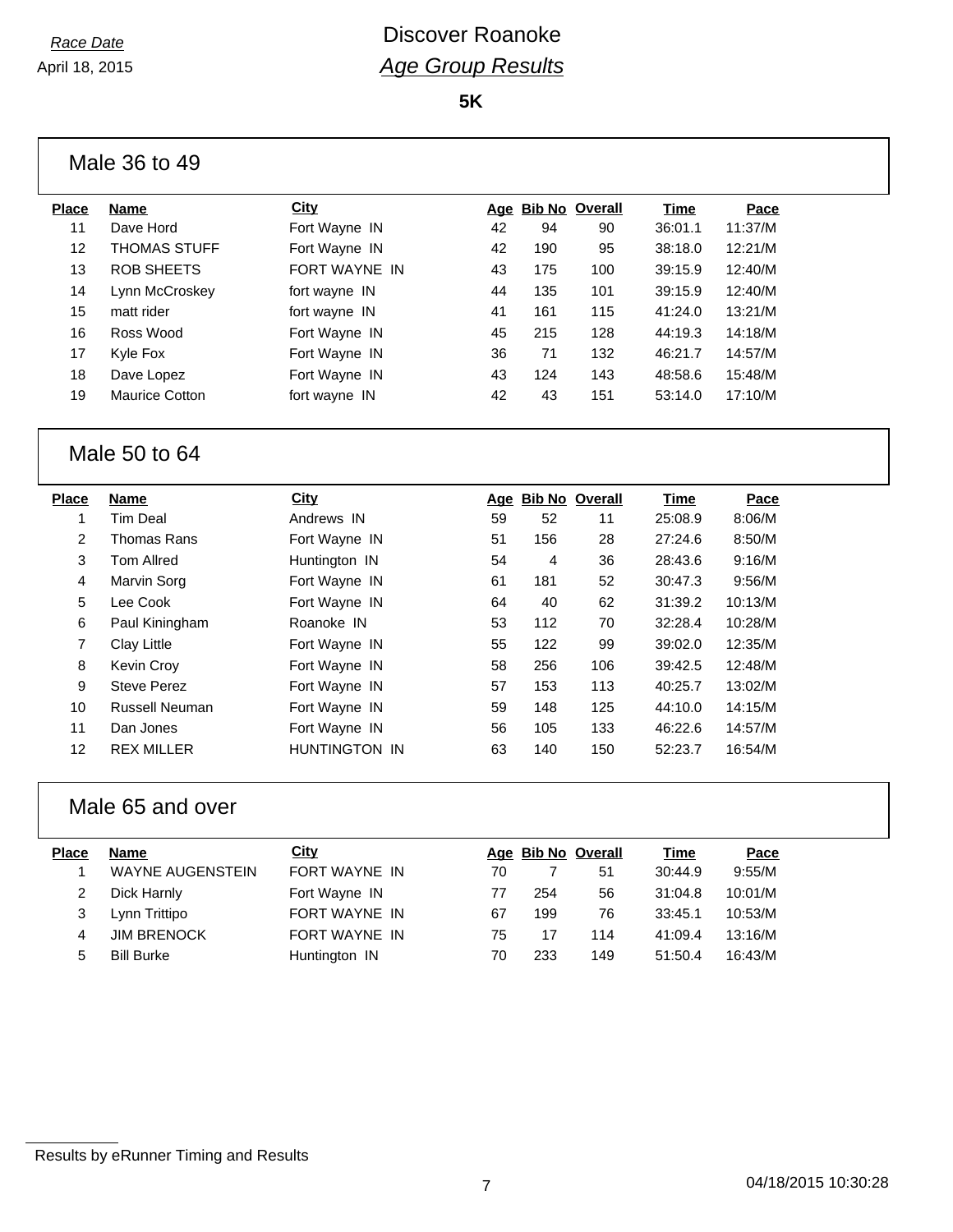## *Race Date* **Discover Roanoke** *Age Group Results*

|              | <b>Female Open Winners</b> |                              |                                       |                        |                |  |
|--------------|----------------------------|------------------------------|---------------------------------------|------------------------|----------------|--|
| <b>Place</b> | Name<br>REBEKAH MANKEY     | <u>City</u><br>FORT WAYNE IN | Age Bib No Overall<br>132<br>14<br>29 | <u>Time</u><br>49:22.6 | Pace<br>7:58/M |  |

Results by eRunner Timing and Results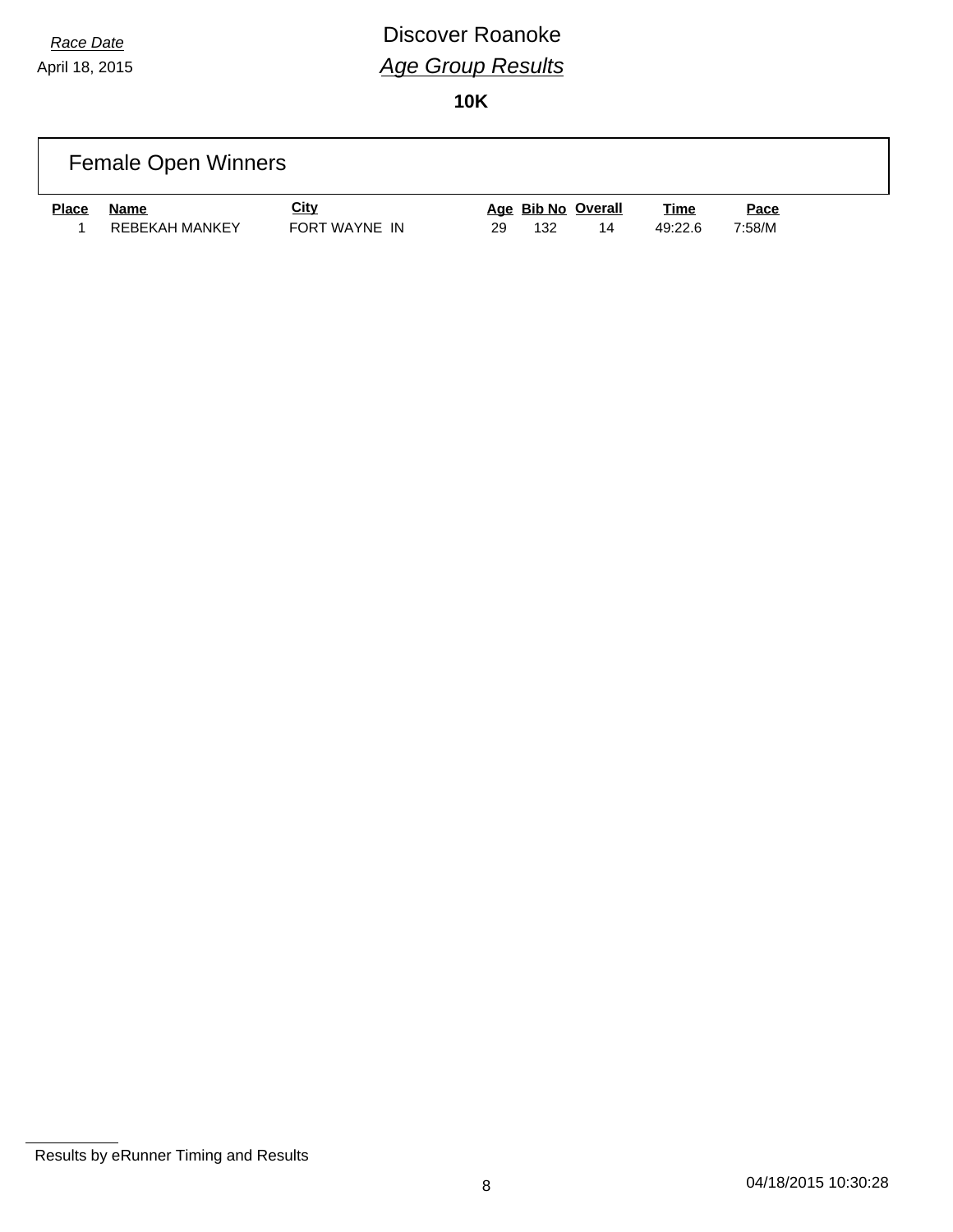# *Race Date* **Discover Roanoke** *Age Group Results*

**10K**

|                   | Female 19 and Under         |                              |    |     |                          |                          |                |  |
|-------------------|-----------------------------|------------------------------|----|-----|--------------------------|--------------------------|----------------|--|
| <b>Place</b><br>1 | <b>Name</b><br>Kendyl Coles | <b>City</b><br>Huntington IN | 12 | 39  | Age Bib No Overall<br>38 | <b>Time</b><br>1:00:08.8 | Pace<br>9:42/M |  |
|                   | Female 20 to 35             |                              |    |     |                          |                          |                |  |
| <b>Place</b>      | <b>Name</b>                 | City                         |    |     | Age Bib No Overall       | <b>Time</b>              | Pace           |  |
| 1                 | NATALIE BLACKBURN           | ROANOKE IN                   | 32 | 11  | 27                       | 55:31.5                  | 8:57/M         |  |
| 2                 | <b>LINDSEY SWANRON</b>      | FORT WAYNE IN                | 30 | 193 | 36                       | 59:41.4                  | 9:38/M         |  |
| 3                 | Kelly Maloney               | Fort Wayne IN                | 34 | 130 | 37                       | 59:44.4                  | 9:38/M         |  |
| 4                 | Trisha Heinzerling          | Ft.Wayne IN                  | 35 | 90  | 45                       | 1:01:21.8                | 9:54/M         |  |
| 5                 | sara wegmann                | Markle IN                    | 23 | 204 | 49                       | 1:02:12.4                | 10:02/M        |  |
| 6                 | <b>Hilary Singrey</b>       | Syracuse IN                  | 31 | 179 | 50                       | 1:03:05.3                | 10:10/M        |  |
| 7                 | Katy Jordan                 | Fort Wayne IN                | 27 | 106 | 54                       | 1:04:02.0                | 10:20/M        |  |
| 8                 | <b>Brooke Newsom</b>        | <b>Bluffton IN</b>           | 35 | 149 | 58                       | 1:10:26.6                | 11:22/M        |  |
| 9                 | Quinci Huffine              | Decatur IN                   | 24 | 97  | 62                       | 1:14:52.5                | 12:05/M        |  |
| 10                | Stephany Derengowski        | Decatur IN                   | 24 | 54  | 63                       | 1:14:52.5                | 12:05/M        |  |
| 11                | Ashley Huffine              | Decatur IN                   | 26 | 95  | 64                       | 1:14:52.6                | 12:05/M        |  |
| 12                | Kimberly Amick              | Fort Wayne IN                | 35 | 5   | 68                       | 1:23:33.1                | 13:29/M        |  |
|                   | Female 36 to 49             |                              |    |     |                          |                          |                |  |
| <b>Place</b>      | Name                        | <b>City</b>                  |    |     | Age Bib No Overall       | <b>Time</b>              | Pace           |  |
| 1                 | Janet Schafer               | Fort Wayne IN                | 36 | 169 | 18                       | 50:39.4                  | 8:10/M         |  |
| 2                 | <b>Stacy Erickson</b>       | Fort Wayne IN                | 37 | 64  | 31                       | 56:22.9                  | 9:05/M         |  |
| 3                 | Nicole Sandlin              | Huntington IN                | 37 | 167 | 39                       | 1:00:08.9                | 9:42/M         |  |
| 4                 | <b>Holly Huffine</b>        | Decatur IN                   | 45 | 96  | 47                       | 1:01:35.8                | 9:56/M         |  |
| 5                 | Kim Anderson                | Logansport IN                | 49 | 6   | 48                       | 1:01:45.8                | 9:58/M         |  |
| 6                 | cori patrick                | warsaw IN                    | 36 | 152 | 51                       | 1:03:05.5                | 10:10/M        |  |
| 7                 | Debby Rowan                 | fort Wayne IN                | 48 | 165 | 59                       | 1:11:22.7                | 11:31/M        |  |
| 8                 | <b>Bridget Clements</b>     | Fort Wayne IN                | 41 | 35  | 60                       | 1:12:13.3                | 11:39/M        |  |
| 9                 | Sheila Treu                 | Grimes IA                    | 46 | 198 | 69                       | 1:25:38.2                | 13:49/M        |  |
| 10                | Darcy Coles                 | Huntington IN                | 42 | 38  | 70                       | 1:27:56.0                | 14:11/M        |  |
|                   | Female 50 to 64             |                              |    |     |                          |                          |                |  |
| <b>Place</b>      | <b>Name</b>                 | <b>City</b>                  |    |     | Age Bib No Overall       | <b>Time</b>              | Pace           |  |
| 1                 | Heidi Downey                | Roanoke IN                   | 51 | 247 | 34                       | 58:04.9                  | 9:22/M         |  |
| 2                 | MELISSA COCKMAN             | FORT WAYNE IN                | 60 | 37  | 35                       | 58:27.7                  | 9:26/M         |  |
| 3                 | ANITA BULTEMEIER            | LEO IN                       | 55 | 22  | 44                       | 1:01:12.4                | 9:52/M         |  |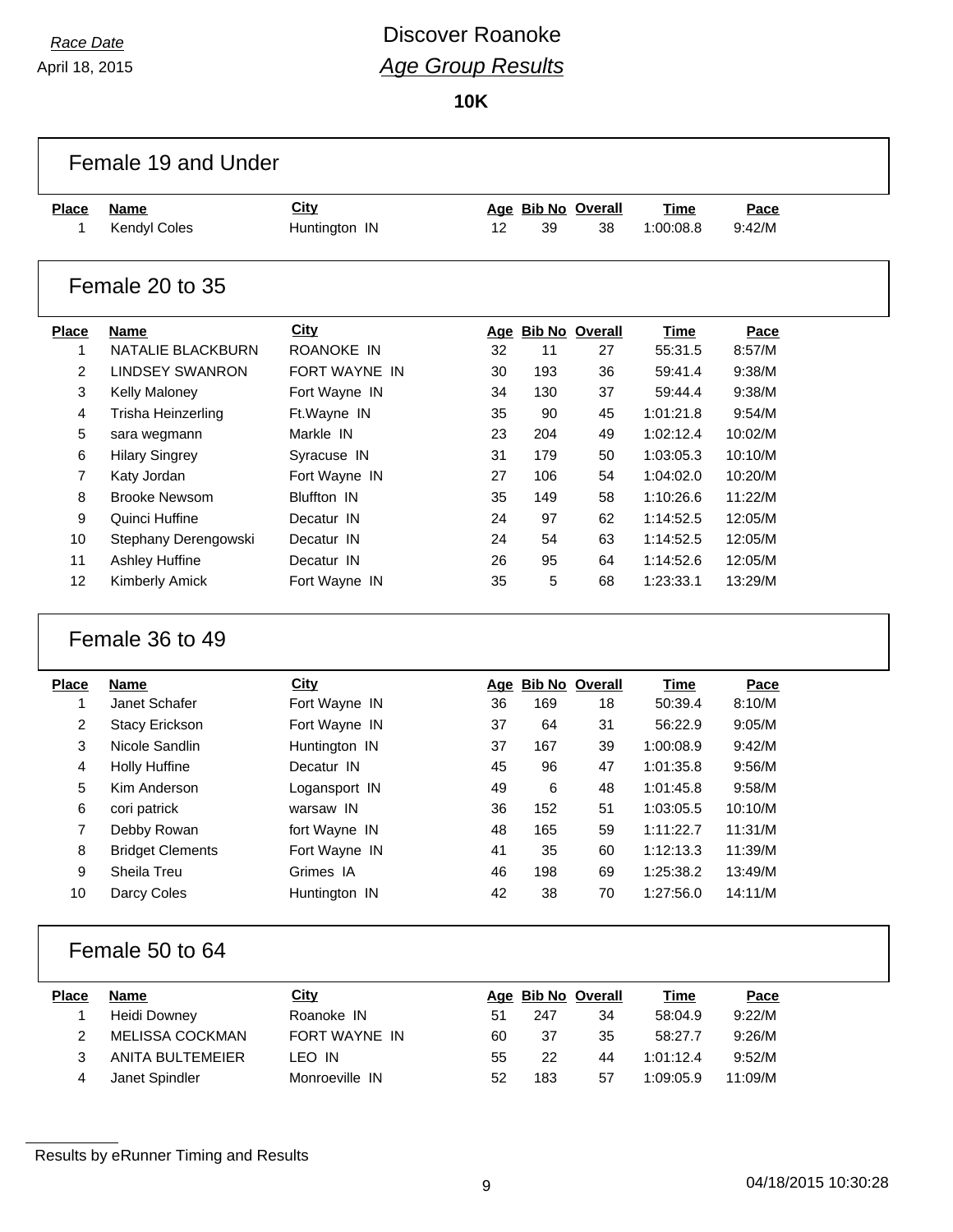# *Race Date* **Discover Roanoke** *Age Group Results*

**10K**

#### Female 50 to 64

| <b>Place</b> | Name           | <u>City</u>   |    |     | Age Bib No Overall | <u>Time</u> | Pace    |
|--------------|----------------|---------------|----|-----|--------------------|-------------|---------|
|              | 5 Judy Oaks    | Warsaw IN     | 50 | 252 | 65                 | 1:19:32.1   | 12:50/M |
|              | 6 Kym Crandell | Fort Wayne IN | 50 | 44  | 67                 | 1:23:33.1   | 13:29/M |

Results by eRunner Timing and Results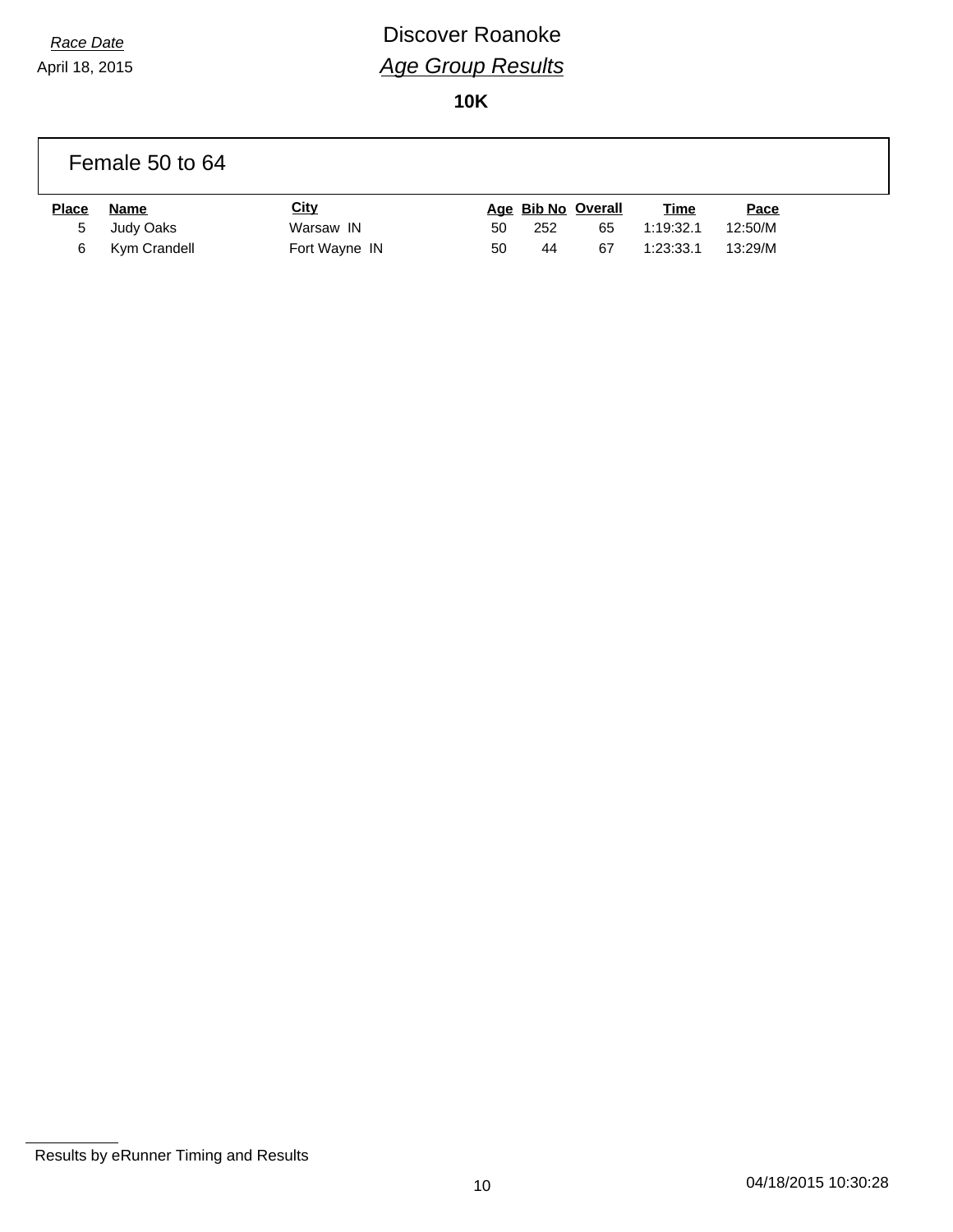# *Race Date* **Discover Roanoke** *Age Group Results*

|              | Male Open Winners           |                           |    |    |                    |                        |                       |  |
|--------------|-----------------------------|---------------------------|----|----|--------------------|------------------------|-----------------------|--|
| <b>Place</b> | Name<br><b>Brad Prather</b> | <u>City</u><br>Roanoke IN | 43 | 21 | Age Bib No Overall | <u>Time</u><br>35:23.6 | <u>Pace</u><br>5:42/M |  |

Results by eRunner Timing and Results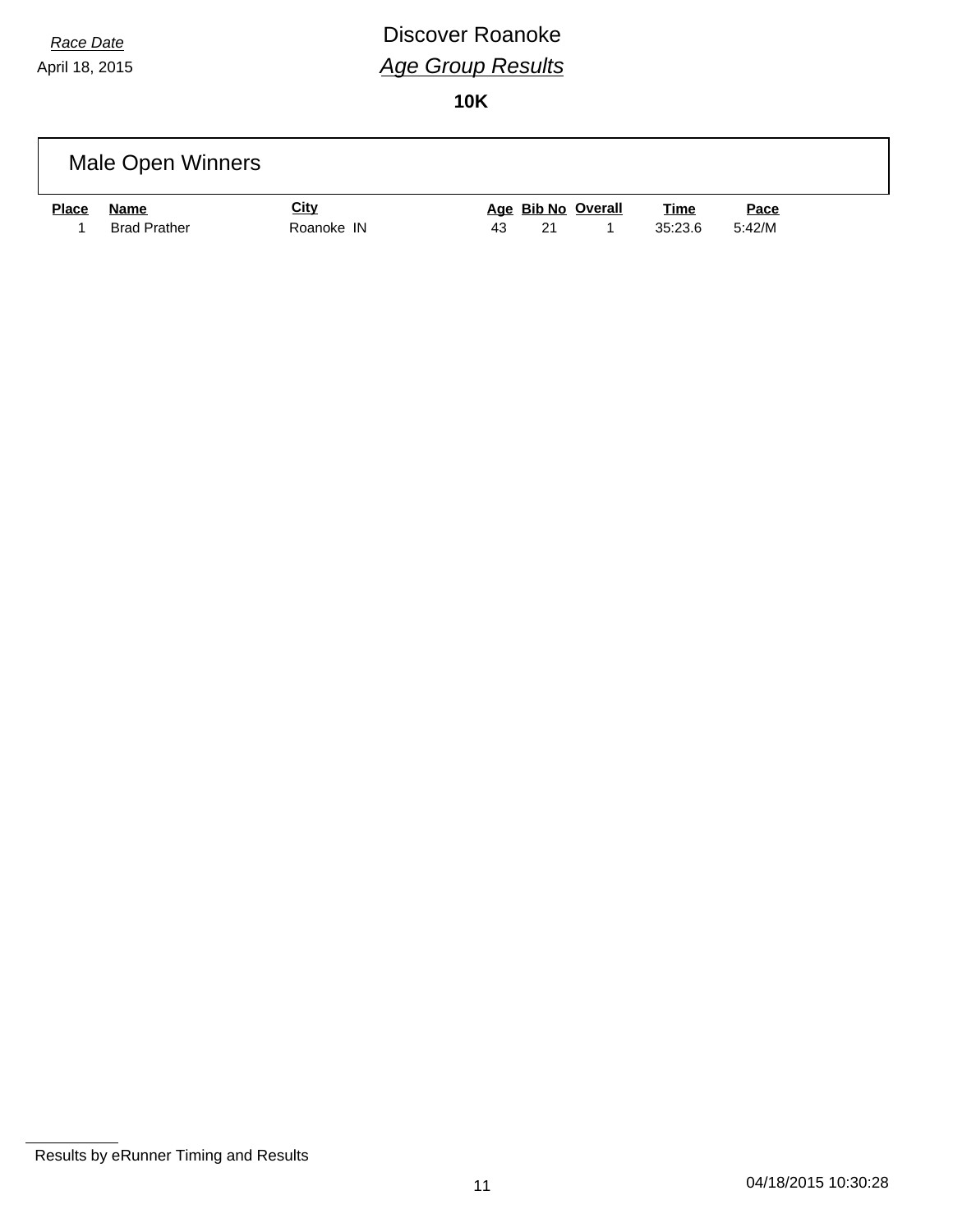|                | Male 19 and Under        |                      |    |     |                    |             |         |  |
|----------------|--------------------------|----------------------|----|-----|--------------------|-------------|---------|--|
| <b>Place</b>   | <b>Name</b>              | <b>City</b>          |    |     | Age Bib No Overall | <b>Time</b> | Pace    |  |
| 1              | Dustin Campbell          | Huntington IN        | 18 | 243 | $\overline{2}$     | 38:03.0     | 6:08/M  |  |
| $\overline{c}$ | <b>Isaiah Clampitt</b>   | Huntington IN        | 13 | 234 | 4                  | 43:12.0     | 6:58/M  |  |
| 3              | Ryan Busse               | Fort Wayne IN        | 15 | 28  | 9                  | 46:26.4     | 7:29/M  |  |
| 4              | DAKOTA JOHNSON           | HUNTINGTON IN        | 16 | 104 | 41                 | 1:01:01.5   | 9:50/M  |  |
| 5              | <b>Tyler Snodderly</b>   | Huntington IN        | 17 | 180 | 52                 | 1:03:28.3   | 10:14/M |  |
|                | Male 20 to 35            |                      |    |     |                    |             |         |  |
| <b>Place</b>   | <b>Name</b>              | <b>City</b>          |    |     | Age Bib No Overall | Time        | Pace    |  |
| 1              | Adam Dyer                | Fort Wayne IN        | 27 | 255 | 5                  | 43:21.5     | 7:00/M  |  |
| $\overline{2}$ | Jeff LaMaster            | Auburn IN            | 33 | 117 | 8                  | 45:07.2     | 7:17/M  |  |
| 3              | <b>JOSEPH GARDNER</b>    | <b>WARSAW IN</b>     | 25 | 82  | 16                 | 49:47.3     | 8:02/M  |  |
| 4              | Benjamin Maloney         | Fort Wayne IN        | 34 | 129 | 20                 | 53:12.9     | 8:35/M  |  |
| 5              | jake fitzmaurice         | Columbia city IN     | 33 | 67  | 25                 | 55:20.2     | 8:55/M  |  |
| 6              | <b>Brad Wolf</b>         | Huntington IN        | 34 | 218 | 30                 | 56:10.2     | 9:04/M  |  |
| $\overline{7}$ | <b>JUSTIN BUTTS</b>      | <b>HUNTINGTON IN</b> | 30 | 29  | 53                 | 1:03:36.9   | 10:15/M |  |
|                | Male 36 to 49            |                      |    |     |                    |             |         |  |
| <b>Place</b>   | <b>Name</b>              | <b>City</b>          |    |     | Age Bib No Overall | <b>Time</b> | Pace    |  |
| 1              | <b>Tracy Blocker</b>     | Huntington IN        | 43 | 14  | 3                  | 39:38.8     | 6:24/M  |  |
| $\overline{c}$ | <b>Robert Eherenman</b>  | Roanoke IN           | 49 | 62  | 6                  | 43:52.7     | 7:05/M  |  |
| 3              | <b>Earnest Castle</b>    | Roanoke IN           | 36 | 32  | 10                 | 46:41.8     | 7:32/M  |  |
| 4              | Casey Neal               | Fort Wayne IN        | 42 | 145 | 13                 | 48:38.9     | 7:51/M  |  |
| 5              | <b>SHANE KIRKPATRICK</b> | ANDERSON IN          | 44 | 113 | 15                 | 49:24.1     | 7:58/M  |  |
| 6              | <b>BRIAN JOHNSON</b>     | HUNTINGTON IN        | 43 | 103 | 19                 | 52:08.6     | 8:25/M  |  |
| 7              | Jeff Junk                | Fort Wayne IN        | 44 | 107 | 21                 | 53:17.2     | 8:36/M  |  |
| 8              | Nicholas Schafer         | Fort Wayne IN        | 37 | 170 | 22                 | 53:33.0     | 8:38/M  |  |
| 9              | <b>Brian Milton</b>      | Roanoke IN           | 39 | 143 | 23                 | 53:42.2     | 8:40/M  |  |
| 10             | Jim McCarthy             | Logansport IN        | 47 | 134 | 24                 | 53:56.8     | 8:42/M  |  |
| 11             | <b>Chad Nesser</b>       | Ft. Wayne IN         | 36 | 147 | 26                 | 55:24.4     | 8:56/M  |  |
| 12             | <b>Justin Wall</b>       | Huntington IN        | 38 | 202 | 28                 | 56:05.2     | 9:03/M  |  |
| 13             | <b>Brian Martin</b>      | Fishers IN           | 45 | 133 | 32                 | 56:37.7     | 9:08/M  |  |
| 14             | Keith Treu               | Grimes IA            | 48 | 196 | 33                 | 58:00.6     | 9:21/M  |  |
| 15             | Darren Waggoner          | Fort Wayne IN        | 46 | 201 | 42                 | 1:01:04.3   | 9:51/M  |  |
| 16             | NATHAN DELACRUZ          | WARSAW IN            | 38 | 53  | 43                 | 1:01:07.2   | 9:51/M  |  |
|                |                          |                      |    |     | 46                 | 1:01:25.6   |         |  |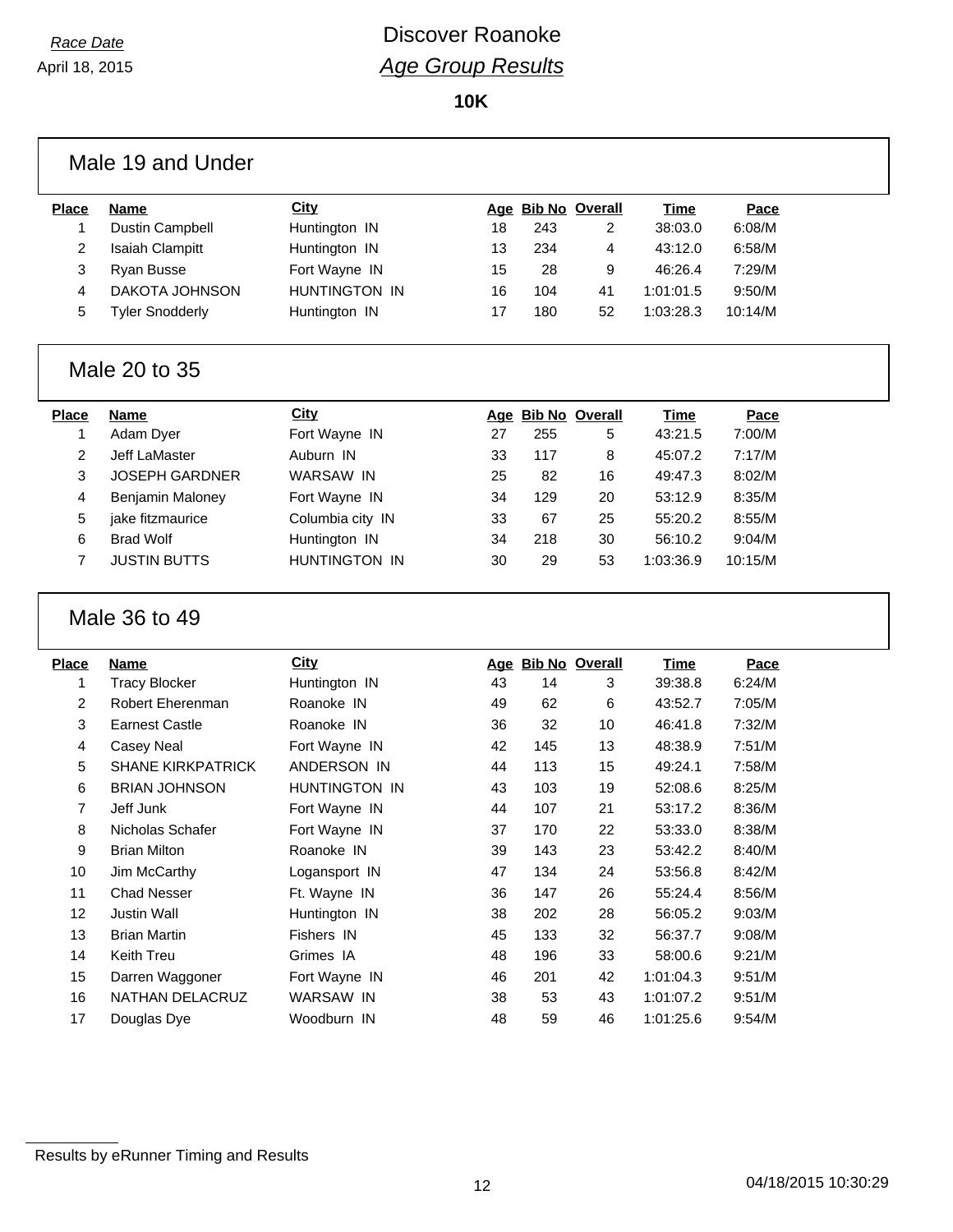**10K**

|              | Male 50 to 64         |                |    |     |                    |           |         |  |
|--------------|-----------------------|----------------|----|-----|--------------------|-----------|---------|--|
| <b>Place</b> | Name                  | <b>City</b>    |    |     | Age Bib No Overall | Time      | Pace    |  |
|              | <b>LEON WILLIAMS</b>  | NEW HAVEN IN   | 55 | 211 |                    | 44:04.0   | 7:06/M  |  |
| 2            | Jed Pearson           | Fort Wayne IN  | 64 | 250 | 11                 | 46:47.1   | 7:33/M  |  |
| 3            | David Edsall          | Fort Wayne IN  | 57 | 61  | 12                 | 47:30.2   | 7:40/M  |  |
| 4            | Earl Strong           | Kokomo IN      | 59 | 249 | 17                 | 50:16.6   | 8:06/M  |  |
| 5            | John Downey           | Roanoke IN     | 52 | 246 | 29                 | 56:08.2   | 9:03/M  |  |
| 6            | Mark Michael          | Fort Wayne IN  | 59 | 138 | 55                 | 1:06:50.0 | 10:47/M |  |
| 7            | <b>Brent Spindler</b> | Monroeville IN | 53 | 182 | 56                 | 1:09:05.6 | 11:09/M |  |
|              |                       |                |    |     |                    |           |         |  |

#### Male 65 and over

| Place | Name          | City          |    | Age Bib No Overall |    | Time      | <u>Pace</u> |
|-------|---------------|---------------|----|--------------------|----|-----------|-------------|
|       | Jim Smith     | Fort Wayne IN | 65 | 269                | 40 | 1:00:13.1 | 9:43/M      |
|       | 2 Reg Johnson | Warsaw IN     | 66 | 253                | 61 | 1:13:04.3 | 11:47/M     |
|       | Robert Meyer  | Huntington IN | 69 | 137                | 66 | 1:22:42.8 | 13:20/M     |

Results by eRunner Timing and Results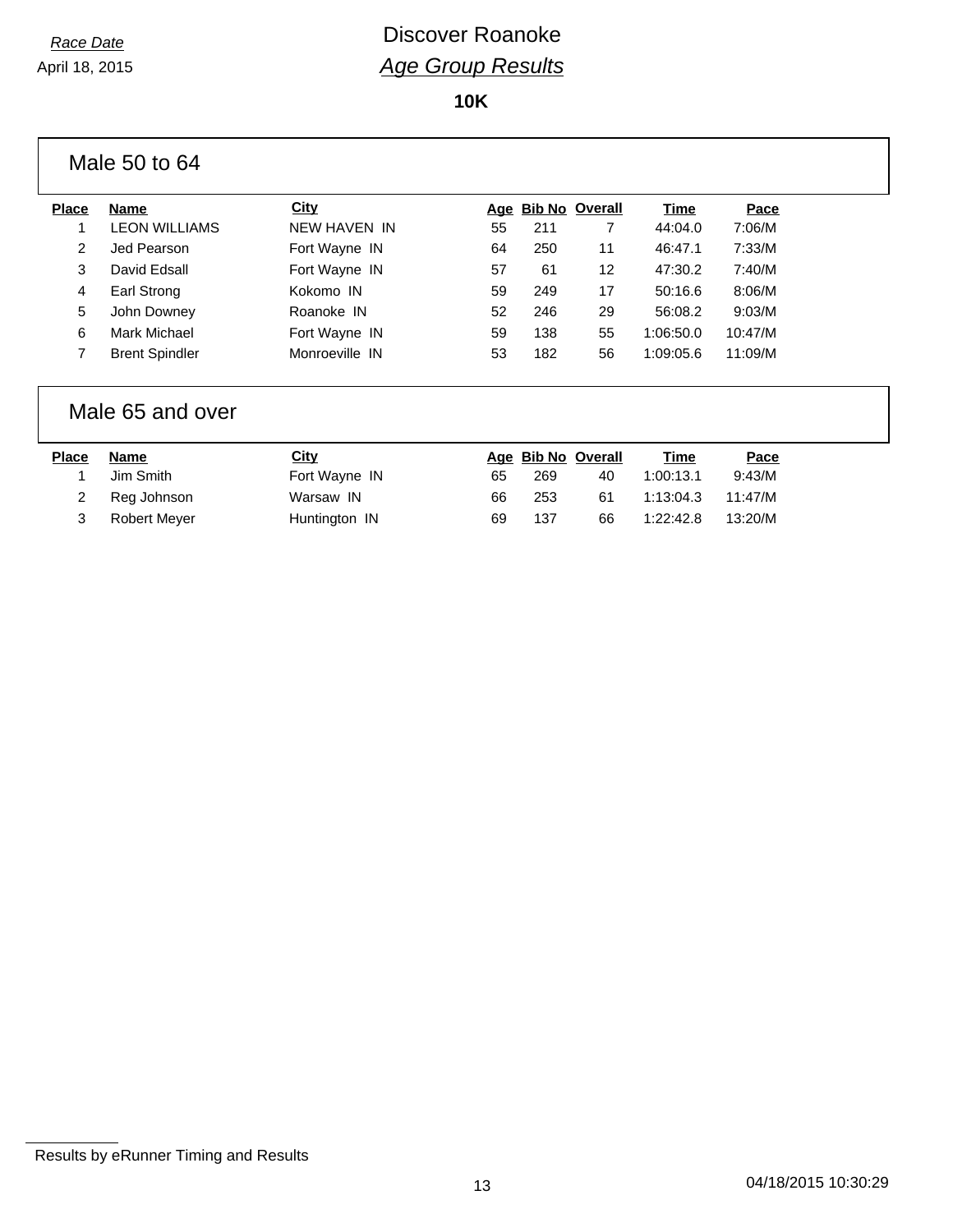## *Race Date* **Discover Roanoke** *Age Group Results*

**1 Mile**

|              | <b>Female Open Winners</b>    |                           |    |     |                    |                       |                       |  |
|--------------|-------------------------------|---------------------------|----|-----|--------------------|-----------------------|-----------------------|--|
| <b>Place</b> | <b>Name</b><br>Baylee Ackmann | <u>City</u><br>Roanoke IN | 13 | 238 | Age Bib No Overall | <u>Time</u><br>8:54.9 | <u>Pace</u><br>8:54/M |  |

**Results by eRunner Timing and Results**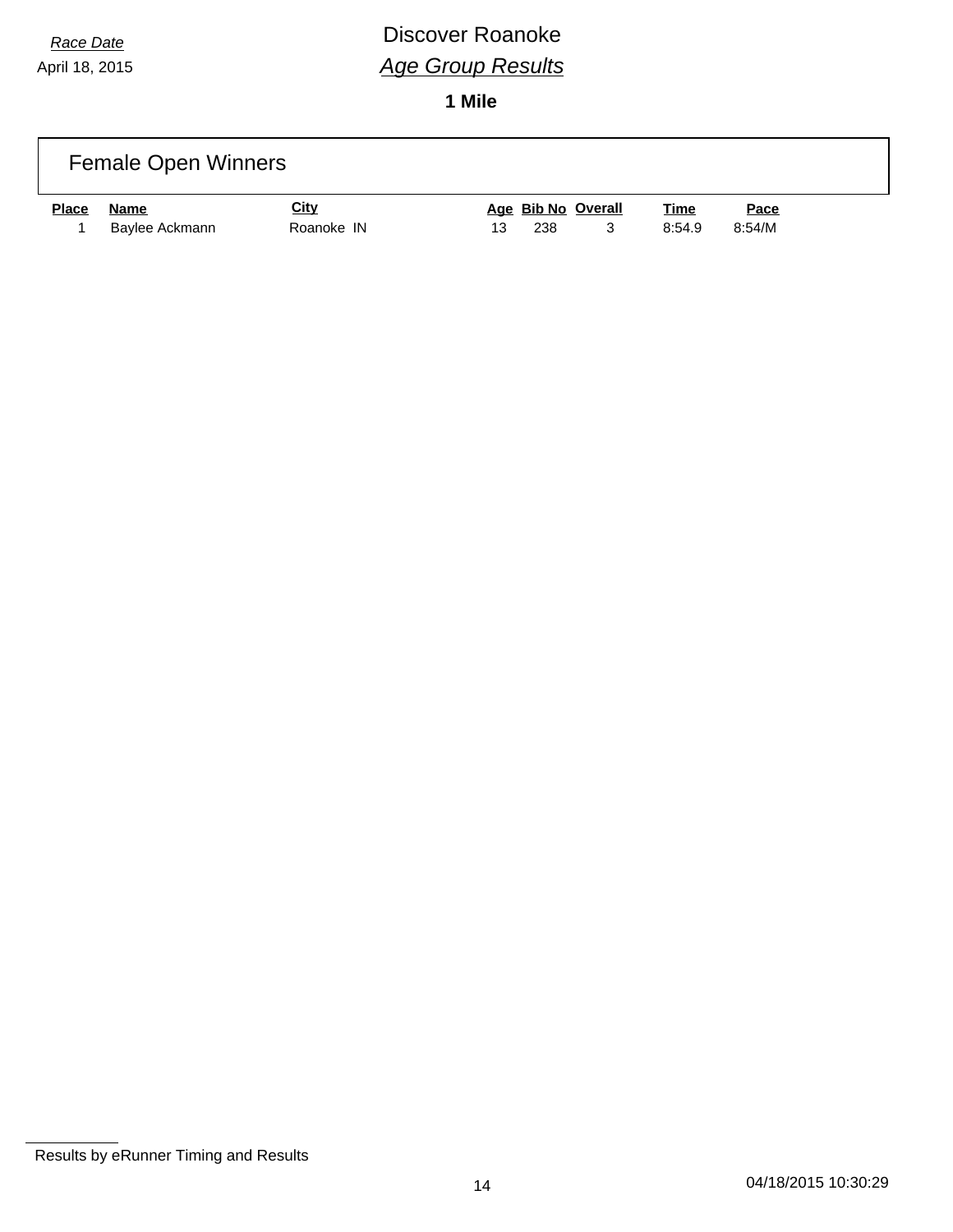**1 Mile**

|                | Female 11 and Under      |                         |    |     |                    |             |         |
|----------------|--------------------------|-------------------------|----|-----|--------------------|-------------|---------|
| <b>Place</b>   | <b>Name</b>              | City                    |    |     | Age Bib No Overall | <b>Time</b> | Pace    |
| 1              | Daisy Stout              | Fort Wayne IN           | 9  | 267 | 6                  | 10:06.7     | 10:06/M |
| 2              | Lydia Stout              | Fort Wayne IN           | 10 | 266 | $\overline{7}$     | 10:27.3     | 10:27/M |
| 3              | <b>Francie McDonald</b>  | Huntington IN           | 7  | 261 | 8                  | 10:38.4     | 10:38/M |
| 4              | Renee Fraze              | Uniondale IN            | 9  | 244 | 9                  | 10:46.3     | 10:46/M |
| 5              | <b>MaKenzie Cuttriss</b> | roanoke IN              | 6  | 46  | 11                 | 10:56.6     | 10:56/M |
| 6              | <b>RUBY MAE GROGG</b>    | <b>COLUMBIA CITY IN</b> | 4  | 87  | 13                 | 11:23.5     | 11:23/M |
| $\overline{7}$ | <b>ROXY BROWN</b>        | <b>HUNTINGTON IN</b>    | 5  | 19  | 14                 | 12:18.9     | 12:18/M |
| 8              | Lucy Fritz               | Roanoke IN              | 7  | 80  | 19                 | 15:28.4     | 15:28/M |
| 9              | <b>Emily Fritz</b>       | Roanoke IN              | 5  | 78  | 20                 | 15:28.5     | 15:28/M |
|                | Female 12 to 14          |                         |    |     |                    |             |         |
| <b>Place</b>   | <b>Name</b>              | City                    |    |     | Age Bib No Overall | Time        | Pace    |
| 1              | <b>Riley Fraze</b>       | Uniondale IN            | 12 | 245 | 5                  | 9:48.8      | 9:48/M  |
|                | Female 20 to 35          |                         |    |     |                    |             |         |
| <b>Place</b>   | <b>Name</b>              | <b>City</b>             |    |     | Age Bib No Overall | Time        | Pace    |
| 1              | <b>KRISTINA BROWN</b>    | HUNTINGTON IN           | 31 | 18  | 17                 | 12:57.2     | 12:57/M |
|                | Female 36 to 49          |                         |    |     |                    |             |         |
| <b>Place</b>   | <b>Name</b>              | City                    |    |     | Age Bib No Overall | <b>Time</b> | Pace    |
| 1              | angie double             | roanoke IN              | 40 | 262 | 16                 | 12:50.0     | 12:50/M |
| $\overline{2}$ | <b>KIM FRITZ</b>         | ROANOKE IN              | 41 | 79  | 18                 | 15:28.3     | 15:28/M |
| 3              | <b>Beth Wilges</b>       | Fort Wayne IN           | 37 | 229 | 26                 | 25:51.7     | 25:51/M |
|                | Female 50 to 64          |                         |    |     |                    |             |         |
| <b>Place</b>   | Name                     | City                    |    |     | Age Bib No Overall | Time        | Pace    |
| 1              | <b>CATHY GEYER</b>       | ANDREWS IN              | 55 | 84  | 22                 | 16:26.3     | 16:26/M |
|                | Female 65 and Over       |                         |    |     |                    |             |         |
| <b>Place</b>   | Name                     | City                    |    |     | Age Bib No Overall | <b>Time</b> | Pace    |
| 1              | PATTI FRITZ              | ROANOKE IN              | 65 | 81  | 21                 | 16:26.0     | 16:26/M |

**Results by eRunner Timing and Results**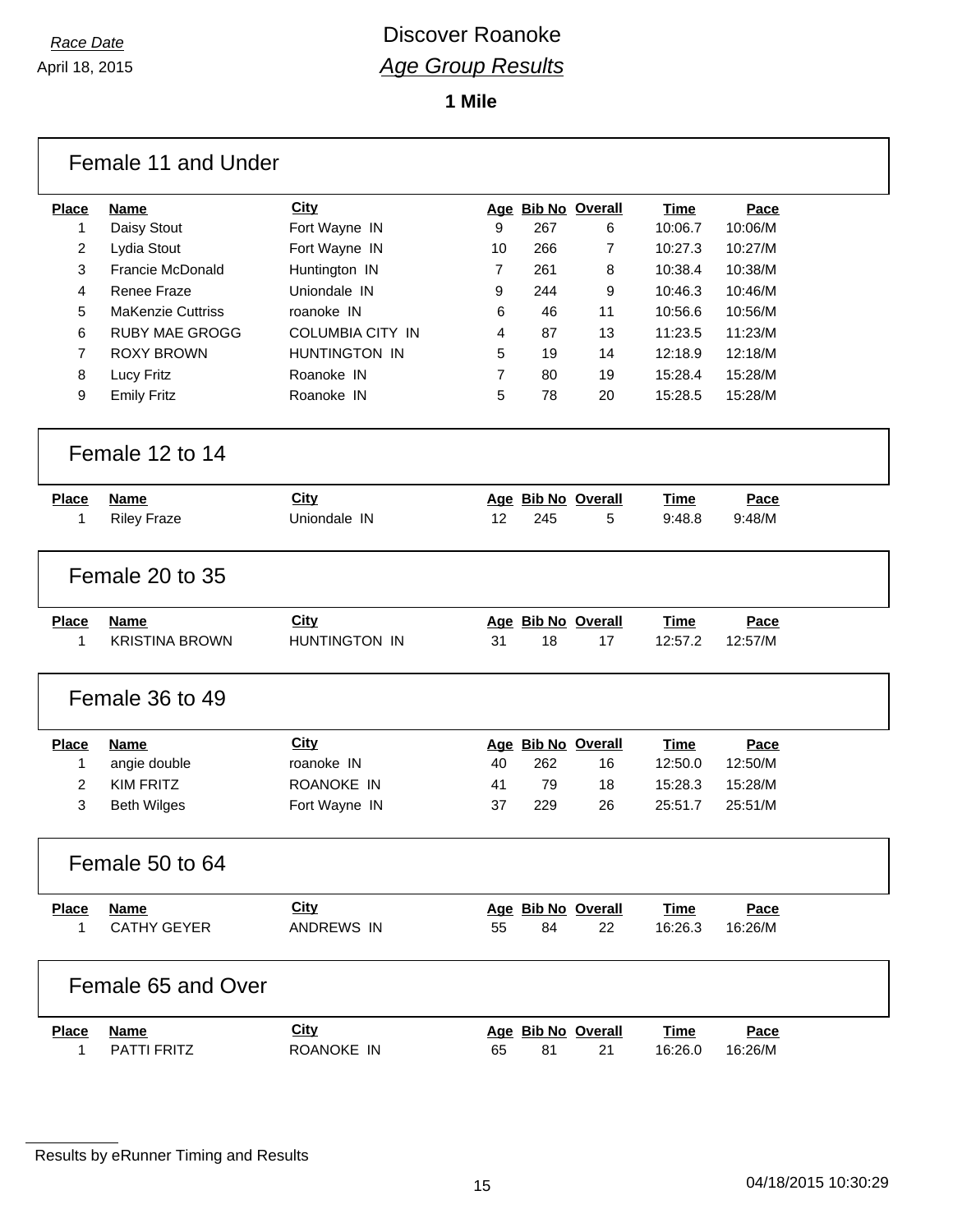## *Race Date* **Discover Roanoke** *Age Group Results*

**1 Mile**

|              | Male Open Winners  |                              |    |     |                    |                       |                       |  |
|--------------|--------------------|------------------------------|----|-----|--------------------|-----------------------|-----------------------|--|
| <b>Place</b> | Name<br>Jared Neff | <b>City</b><br>Fort Wayne IN | 13 | 242 | Age Bib No Overall | <u>Time</u><br>6:16.8 | <u>Pace</u><br>6:16/M |  |

**Results by eRunner Timing and Results**